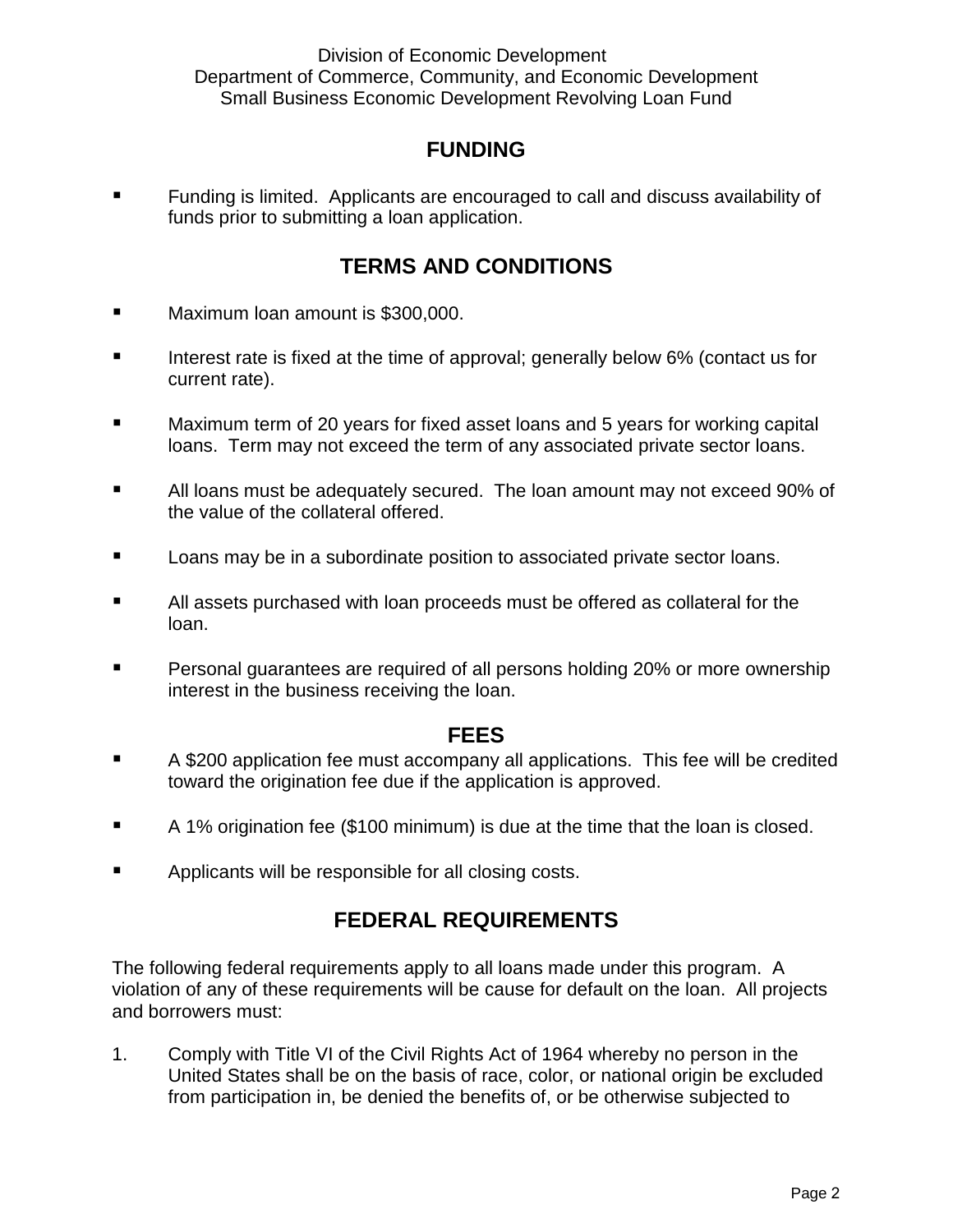discrimination under the program by which the Borrower receives federal financial assistance and will immediately take any measures necessary to effectuate this agreement.

- 2. Comply with Title VI of the Civil Rights Act of 1964 (42 USC 2000d) prohibiting employment discrimination where:
	- A. The primary purpose of the financial assistance is to provide employment; or
	- B. discriminatory employment practices will result in unequal treatment of persons who are or should be benefiting from the loan-aided activities.
- 3. Comply with Section 112 of Public Law 92-65 and Title III of Public Law 94-135 whereby the Borrower assures that no person in the United States shall be, on the basis of sex or of age, discriminated against in connection with loan-aided activities.
- 4. Comply with Section 504 of the Rehabilitation Act of 1973, as amended (29 U.S.C. 794), and the implementing regulations of the Department of Commerce, Community and Economic Development in 15 CFR 8b, prohibiting discrimination against and providing fair and equitable treatment of the handicapped under programs or activities receiving federal financial assistance; and such other civil rights legislation as is applicable.
- 5. Comply with the flood insurance purchase requirements of Section 102(a) of the Flood Disaster Protection Act of 1973, Public Law 93-284, 87 Stat. 975, approved December 31, 1976. Section 102(a) requires, on and after March 2, 1975, the purchase of flood insurance in communities where such insurance is available as a condition for the receipt of any federal assistance for construction or acquisition purposes for use in any area that has been identified by the Secretary of the Department of Housing and Urban Development as an area having special flood hazards. The phrase "federal financial assistance" includes any form of loan, grant, guaranty, insurance payment, rebate, subsidy, disaster assistance loan or grant, or any other form of direct or indirect federal assistance.
- 6. Comply through the Lender with Section 106 of the National Historic Preservation Act of 1966 as amended (16 USC 470), Executive Order 11593, and the Archeological and Historic Preservation Act of 1966 (16 USC 469a-1 et seq.) By:
	- A. Consulting with the State's Historic Preservation Officer on the conduct investigation, as necessary to identify properties listed in or eligible for inclusion in the National Register of Historic Places that are subject to adverse effects (see 36 CFR Part 800.8) by activity, and notifying the Lender of the existence of any such properties; and by
	- B. Complying with all requirements by the Lender to avoid or mitigate adverse effects.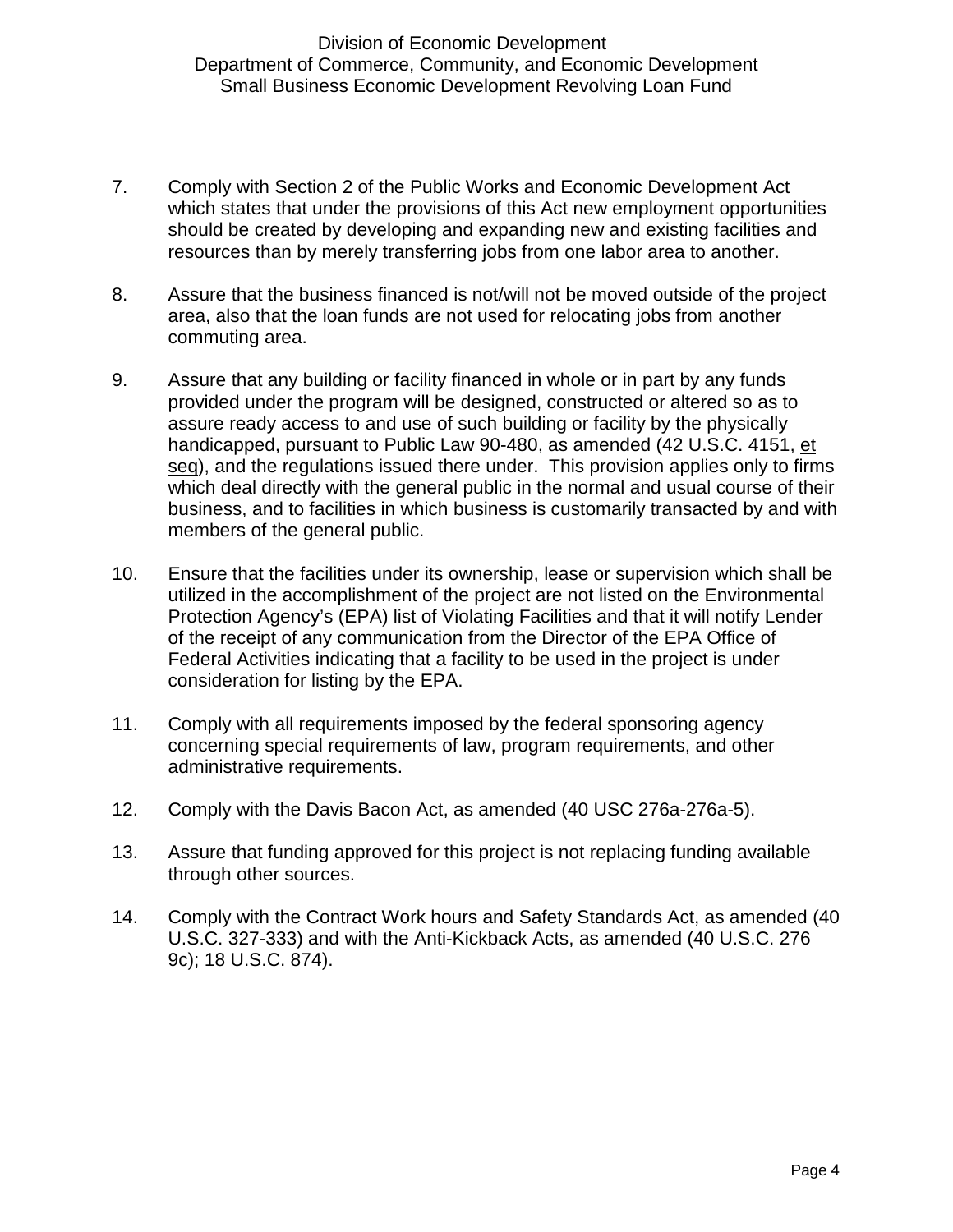- 15. Comply with:
	- A. The Clean Air Act, as amended (42 U.S.C. 7401 et.seq.);
	- B. The Federal Water Pollution Control Act, as amended (33 U.S.C. 1251, et. seq);
	- C. The Coastal Zone Management Act of 1972, P.L. 92-583, as amended (16 U.S.C. 1451, et seq);
	- D. Executive Order 11988, Floodplain Management (May 24, 1977), and regulations and guidelines issued by the Economic Development Administration;
	- E. Executive Order 11990, protection of Wetlands (May 24, 1977);
	- F. The Endangered Species Act of 1973 P.O. 93-205, as amended (16 U.S.C. 1531, et seq.);
	- G. The Safe Drinking Water Act, P.O. 93-523, as amended (42 U.S.C. 300f-300j-9);
	- H. The Wild and Scenic Rivers Act, as amended (16 U.S.C. 1271, et seq.);
	- I. The Resource Conservation and Recovery Act of 1976, P.L. 94-580, as amended (42 U.S.C. 6901);
	- J. The Comprehensive Environmental Response, Compensation and Liability Act of 1980 (CERCLA), P.O. 96-510, as amended by Superfund Amendments and Reauthorization Act of 1986 (SARA) (42 U.S.C. 6091, et seq.) [As deemed necessary, the Recipient shall require compliance with EDA policy and procedures regarding the identification of hazardous and toxic waste on real property affected by RLF activities in accordance with EDA Directive 17.01, promulgated to reduce liabilities for environmental cleanup under CERCLA and SARA. This will require a certification to demonstrate a "due diligence" examination of project site(s) and for any environmental contamination that may affect real property for which EDA might be placed in the chain of title, or that is affected by EDA assisted construction activities.]; and
	- K. Coastal Barriers Resources Act P.O. 97-348 (16 U.S.C. 3501, et seq.).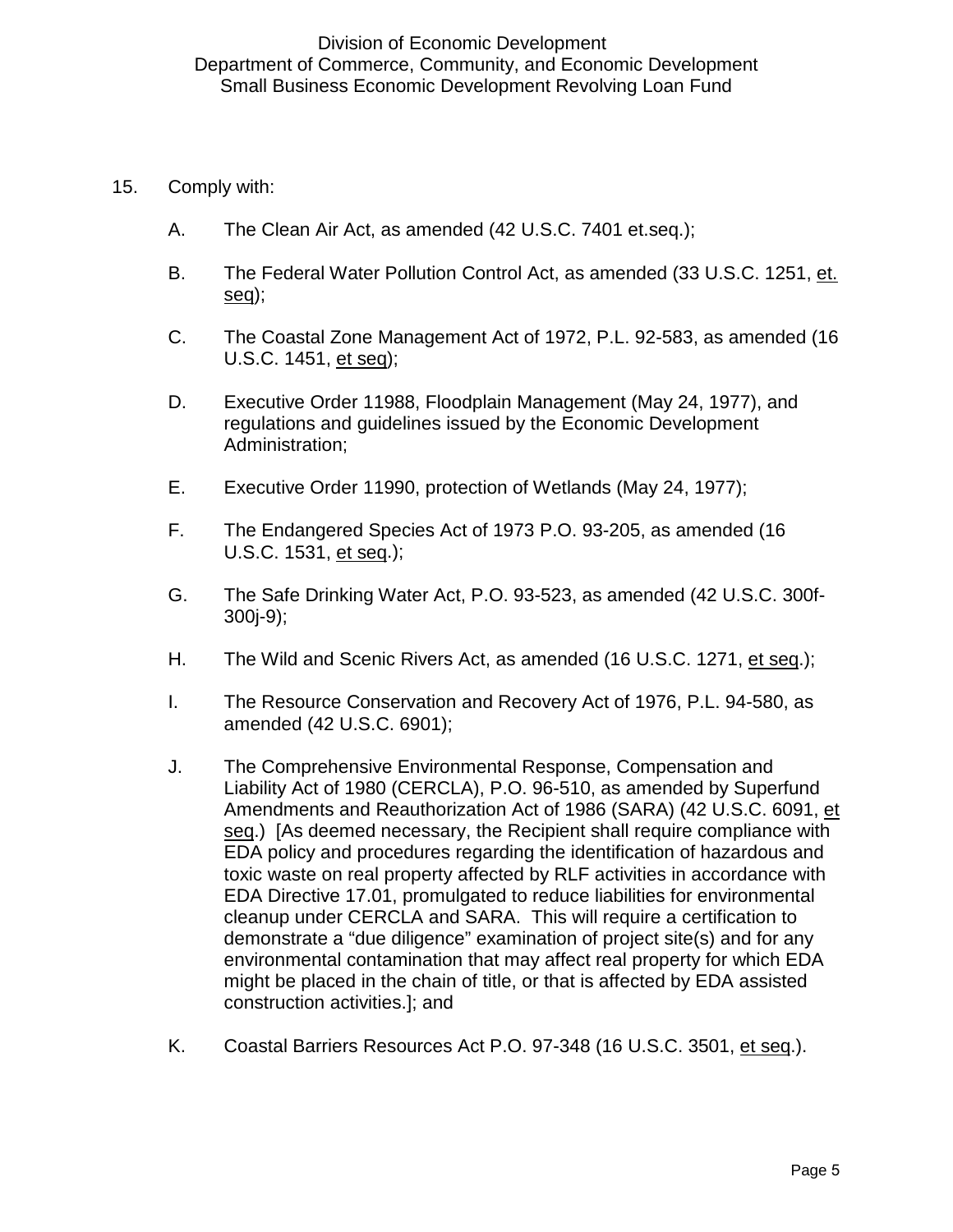# DED - INVESTMENTS

| <b>CHECK-OFF LIST</b>                                                                                                                                                                                                                                                                                                                                                        |                                                                             |                                                                                                                                                                                                                                                                                                                                                                                                                                         |  |  |  |
|------------------------------------------------------------------------------------------------------------------------------------------------------------------------------------------------------------------------------------------------------------------------------------------------------------------------------------------------------------------------------|-----------------------------------------------------------------------------|-----------------------------------------------------------------------------------------------------------------------------------------------------------------------------------------------------------------------------------------------------------------------------------------------------------------------------------------------------------------------------------------------------------------------------------------|--|--|--|
| The following information is <b>required</b> in order to process your application. Please use the list to make sure<br>all information is submitted. Retain a copy of this application for your records. The department may<br>require additional information or documentation as it deems necessary in order to verify eligibility or other<br>requirements of the program. |                                                                             |                                                                                                                                                                                                                                                                                                                                                                                                                                         |  |  |  |
|                                                                                                                                                                                                                                                                                                                                                                              | 1                                                                           | Application for Small Business Economic Development Loan: Be sure the form has been completed<br>and signed. If a partnership or corporation, each individual owning 20% or more must submit an<br>application (Page 7).                                                                                                                                                                                                                |  |  |  |
|                                                                                                                                                                                                                                                                                                                                                                              | $\overline{2}$                                                              | Non-refundable Application Fee: You must include a check or money order for \$250.                                                                                                                                                                                                                                                                                                                                                      |  |  |  |
|                                                                                                                                                                                                                                                                                                                                                                              | 3                                                                           | Letter of Intent: (Page 8)                                                                                                                                                                                                                                                                                                                                                                                                              |  |  |  |
|                                                                                                                                                                                                                                                                                                                                                                              | 4                                                                           | Environmental Impact Assessments: (Pages 9 & 10)                                                                                                                                                                                                                                                                                                                                                                                        |  |  |  |
|                                                                                                                                                                                                                                                                                                                                                                              | 5                                                                           | <b>Project Funding Summary: (Page 11)</b>                                                                                                                                                                                                                                                                                                                                                                                               |  |  |  |
|                                                                                                                                                                                                                                                                                                                                                                              | 6                                                                           | <b>Business Profile: (Page 12)</b>                                                                                                                                                                                                                                                                                                                                                                                                      |  |  |  |
|                                                                                                                                                                                                                                                                                                                                                                              | $\overline{7}$                                                              | Individual Financial Statement: Required from all individual applicants. If the applicant is a corporation,<br>required from all individuals owning 20% or more of any outstanding shares. If applicant is a partnership<br>or other association, required from all individuals in the organization. Must indicate financial condition of<br>the individual as of no more than 90 days prior to receipt of application (Pages 13 & 14). |  |  |  |
|                                                                                                                                                                                                                                                                                                                                                                              | 8                                                                           | Business Financial Statement: Must indicate financial condition of business as of no more than 90 days<br>prior to receipt of application (Pages 15 & 16).                                                                                                                                                                                                                                                                              |  |  |  |
|                                                                                                                                                                                                                                                                                                                                                                              | 9                                                                           | Collateral: (Page 17).                                                                                                                                                                                                                                                                                                                                                                                                                  |  |  |  |
|                                                                                                                                                                                                                                                                                                                                                                              | 10                                                                          | Actual Statement of Profit & Loss: (Page 18).                                                                                                                                                                                                                                                                                                                                                                                           |  |  |  |
|                                                                                                                                                                                                                                                                                                                                                                              | 11                                                                          | Projected Statement of Profit & Loss: (Pages 19 & 20).                                                                                                                                                                                                                                                                                                                                                                                  |  |  |  |
|                                                                                                                                                                                                                                                                                                                                                                              | 12                                                                          | Copy of government issued identification: Provide a copy of each applicant's valid government<br>issued identification at or before loan closing.                                                                                                                                                                                                                                                                                       |  |  |  |
|                                                                                                                                                                                                                                                                                                                                                                              | 13<br>Authorization to Obtain Credit and/or Release Information: (Page 21). |                                                                                                                                                                                                                                                                                                                                                                                                                                         |  |  |  |
|                                                                                                                                                                                                                                                                                                                                                                              | 14                                                                          | <b>Oath: (Page 22).</b>                                                                                                                                                                                                                                                                                                                                                                                                                 |  |  |  |
|                                                                                                                                                                                                                                                                                                                                                                              | 15                                                                          | Federal Tax Returns: Include complete, signed copies of your federal income tax returns for the last<br>three years. You must also submit the business' last three year's tax returns. Corporations must submit<br>complete copies of their last three year's federal income tax returns, as well as returns for individuals<br>owning 20% or more of the corporation.                                                                  |  |  |  |
|                                                                                                                                                                                                                                                                                                                                                                              | 16                                                                          | Original Earnest Money Agreement, Contractor's Bid, Purchase Agreement, or Other<br>documentation to verify the use of the loan proceeds.                                                                                                                                                                                                                                                                                               |  |  |  |
|                                                                                                                                                                                                                                                                                                                                                                              | 17                                                                          | Turndown Letters: Attach: a) turndown letters from other lenders, listing the terms and reasons for<br>denial; or b) a list of lenders that were contacted, the amount of financing requested and the reason for<br>denial.                                                                                                                                                                                                             |  |  |  |
|                                                                                                                                                                                                                                                                                                                                                                              | 18                                                                          | Business Plan or Business Resume: Brief narrative on your business experience and history.                                                                                                                                                                                                                                                                                                                                              |  |  |  |
|                                                                                                                                                                                                                                                                                                                                                                              | 19                                                                          | Current Bank Statement: Provide Copies of current bank statements verifying Cash Accounts as shown<br>on Financial Statements.                                                                                                                                                                                                                                                                                                          |  |  |  |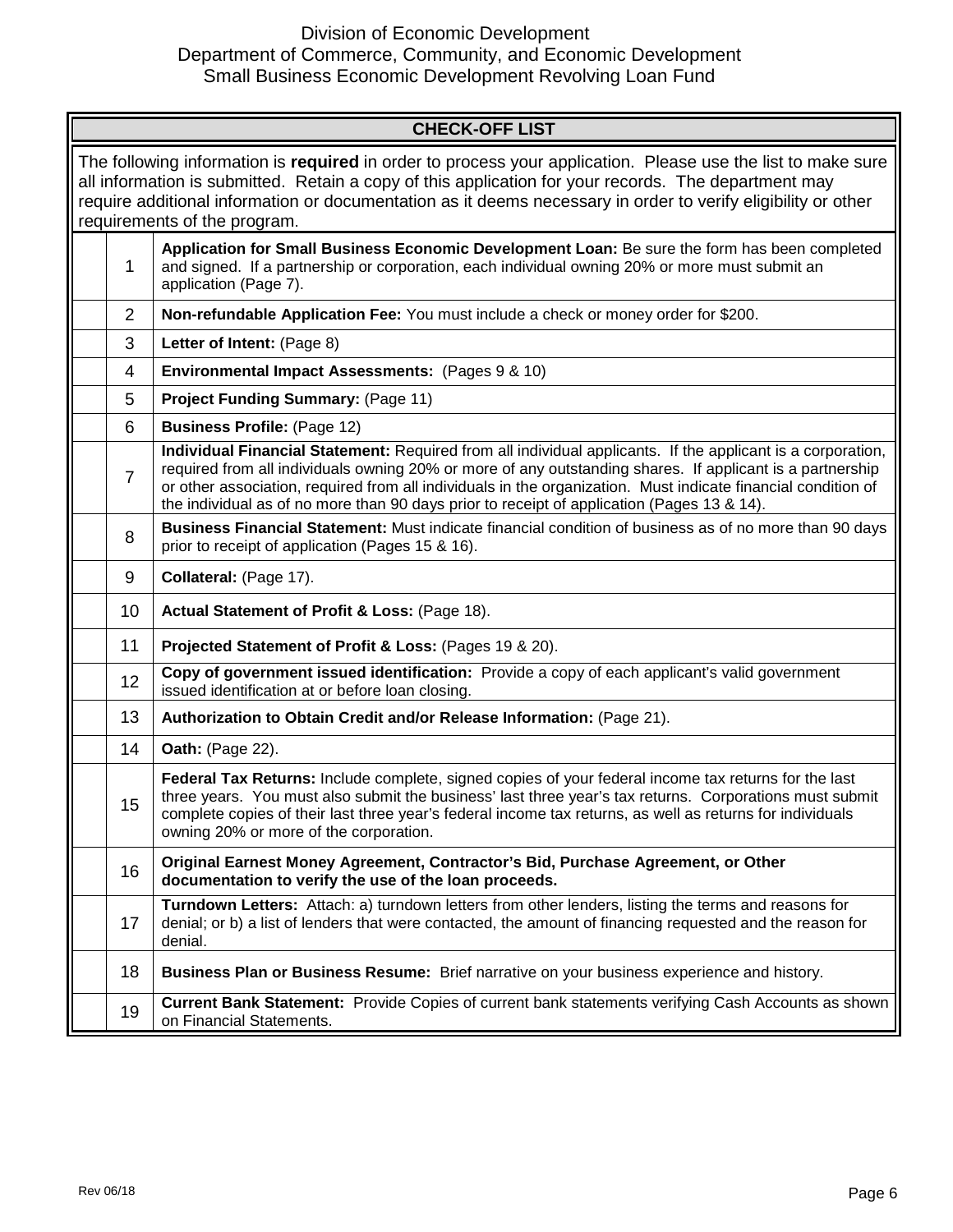|                                                                               |                                |               |               | APPLICATION FOR SMALL BUSINESS ECONOMIC DEVELOPMENT LOAN |  |
|-------------------------------------------------------------------------------|--------------------------------|---------------|---------------|----------------------------------------------------------|--|
| Please check one:                                                             |                                |               |               |                                                          |  |
| Individual<br><b>Business</b>                                                 | Partnership                    | Corporation   | Today's Date: |                                                          |  |
| Applicant Business Name:                                                      |                                |               |               | NAICS (From Business License):                           |  |
| Mailing Address (Street/PO Box, City, State, Zip Code)                        |                                |               |               | SSN/EIN:                                                 |  |
|                                                                               |                                |               |               | <b>Business Telephone Number:</b>                        |  |
| Applicant Name (Last, First, M.I.)                                            |                                |               |               | Applicant's Telephone Number                             |  |
|                                                                               |                                |               |               | Married (Including separated)                            |  |
| Mailing Address (Street/PO Box, City, State, Zip Code)                        |                                |               |               | Not Married (Single, divorced or widowed)                |  |
|                                                                               |                                |               |               | Social Security Number:                                  |  |
| Date of Birth                                                                 | Place of Birth: (City & State) |               |               | Number of Dependents (Excluding applicant)               |  |
| Applicant's Employer:                                                         | Occupation/Position:           |               |               | Employer's Telephone Number:                             |  |
| How long at present position?<br>Years                                        |                                | <b>Months</b> |               | Gross Monthly Salary (before deductions):<br>\$          |  |
| Spouse/Co-Applicant Name: (Last, First, M.I.)                                 |                                |               |               | <b>Social Security Number</b>                            |  |
| Mailing Address (Street/PO Box, City, State, Zip Code)                        |                                |               |               | Date of Birth                                            |  |
|                                                                               |                                |               |               | Employer's Telephone Number:                             |  |
| Spouse/Co-Applicant's Employer                                                | Occupation/Position:           |               |               | Gross Monthly Salary (Before deductions):<br>\$          |  |
| How Long at Present Position?<br>Years                                        |                                | Months        |               |                                                          |  |
| Nearest relative not living with you/Contact Person Name: (Last, First, M.I.) |                                |               |               | Telephone Number:                                        |  |
| Mailing Address (Street/PO Box, City, State, Zip Code)                        |                                |               |               |                                                          |  |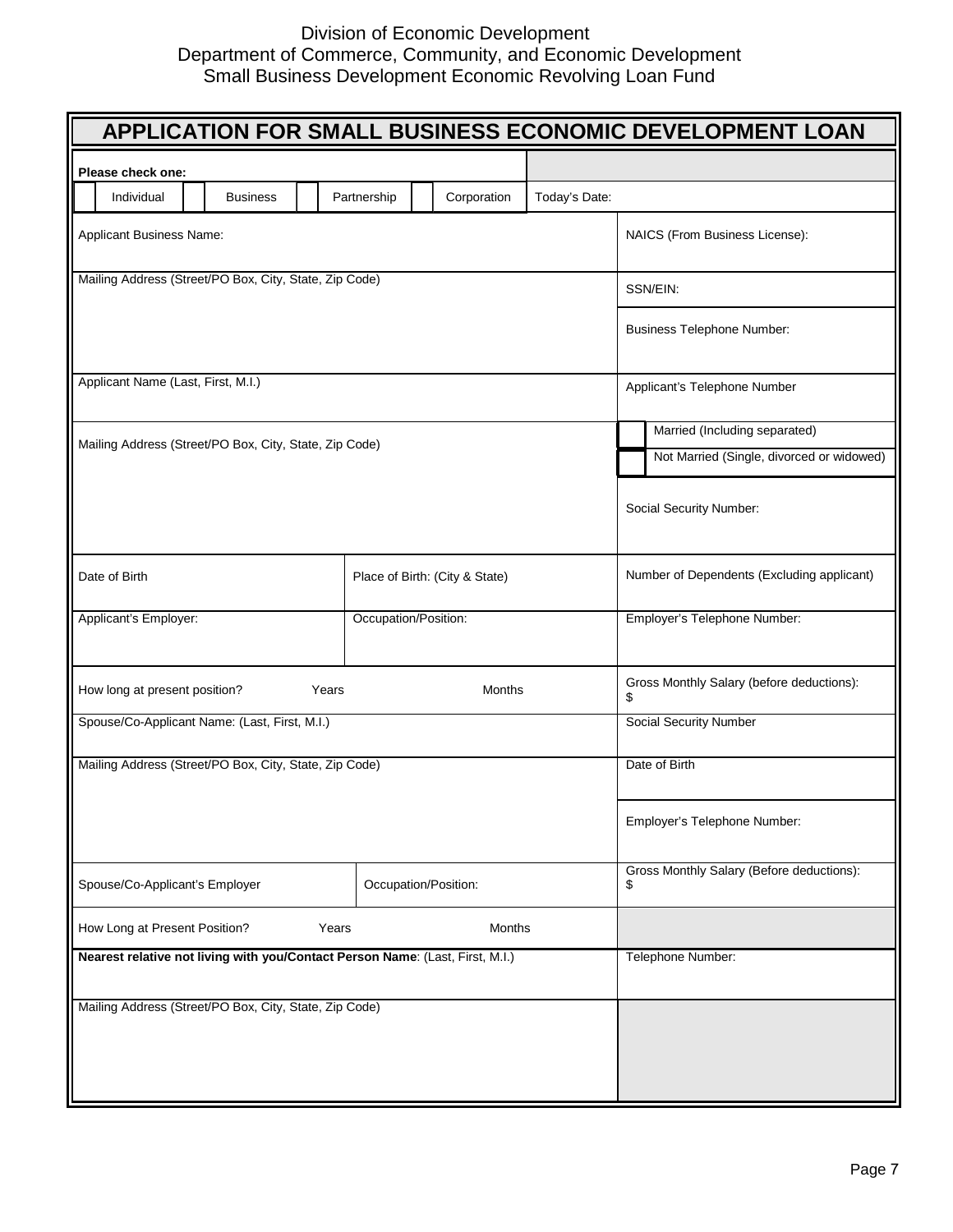| LETTER OF INTENT<br>(Attach additional sheets as necessary)                                                                                                                                                                                                         |                 |  |  |
|---------------------------------------------------------------------------------------------------------------------------------------------------------------------------------------------------------------------------------------------------------------------|-----------------|--|--|
| <b>Applicants Name:</b>                                                                                                                                                                                                                                             | <b>SSN/EIN:</b> |  |  |
| $\rightarrow$ I am applying for a loan in the amount of \$ __________________________ to be repaid in<br>years.                                                                                                                                                     |                 |  |  |
| Describe in detail the project for which you are requesting a loan and your future plans for the business. Include any<br>information you consider significant in determining the merits of this request, including plans, maps, charts, drawings,<br>reports, etc. |                 |  |  |
|                                                                                                                                                                                                                                                                     |                 |  |  |
|                                                                                                                                                                                                                                                                     |                 |  |  |
|                                                                                                                                                                                                                                                                     |                 |  |  |
|                                                                                                                                                                                                                                                                     |                 |  |  |
|                                                                                                                                                                                                                                                                     |                 |  |  |
|                                                                                                                                                                                                                                                                     |                 |  |  |
|                                                                                                                                                                                                                                                                     |                 |  |  |
|                                                                                                                                                                                                                                                                     |                 |  |  |
|                                                                                                                                                                                                                                                                     |                 |  |  |
|                                                                                                                                                                                                                                                                     |                 |  |  |
|                                                                                                                                                                                                                                                                     |                 |  |  |
|                                                                                                                                                                                                                                                                     |                 |  |  |
|                                                                                                                                                                                                                                                                     |                 |  |  |
|                                                                                                                                                                                                                                                                     |                 |  |  |
|                                                                                                                                                                                                                                                                     |                 |  |  |
|                                                                                                                                                                                                                                                                     |                 |  |  |
|                                                                                                                                                                                                                                                                     |                 |  |  |
|                                                                                                                                                                                                                                                                     |                 |  |  |
|                                                                                                                                                                                                                                                                     |                 |  |  |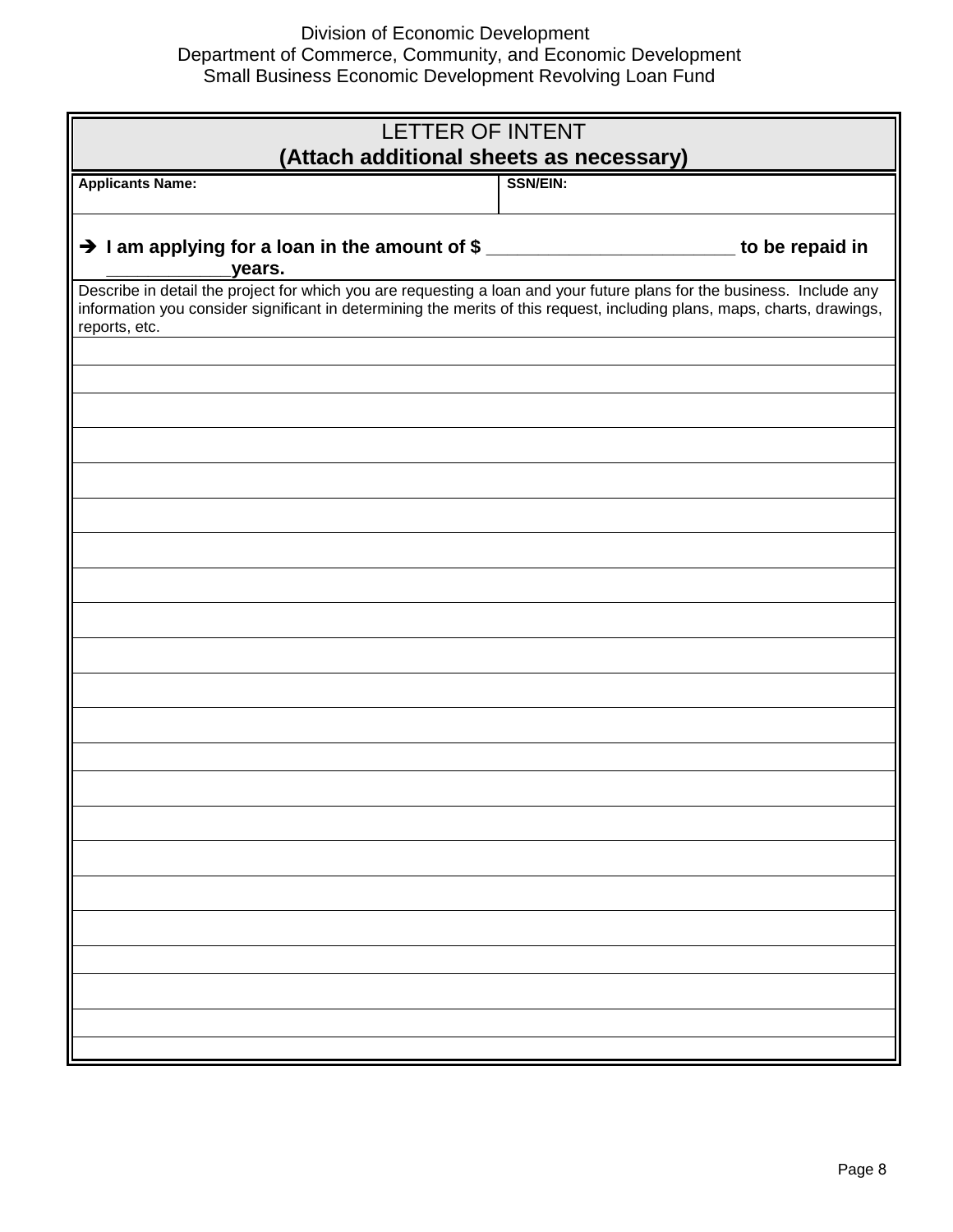| PROJECT ENVIRONMENTAL QUESTIONNAIRE                                                                                                                                                                                                                                                                                                                                                                                                                                                                                              |  |     |  |  |
|----------------------------------------------------------------------------------------------------------------------------------------------------------------------------------------------------------------------------------------------------------------------------------------------------------------------------------------------------------------------------------------------------------------------------------------------------------------------------------------------------------------------------------|--|-----|--|--|
| Please complete the following questionnaire regarding the project you are seeking to finance. The questionnaire must<br>be completed in its entirety and additional information may be requested once the answers are reviewed. The<br>application will not be processed unless all questions are answered.                                                                                                                                                                                                                      |  |     |  |  |
|                                                                                                                                                                                                                                                                                                                                                                                                                                                                                                                                  |  |     |  |  |
| 1. Are there properties listed on, or nominated to, or eligible for nomination to the National Register                                                                                                                                                                                                                                                                                                                                                                                                                          |  |     |  |  |
| of Historic places on the project site, or in the vicinity of the proposed activity?<br>Yes                                                                                                                                                                                                                                                                                                                                                                                                                                      |  | No. |  |  |
| Yes<br>2. If yes, does the proposed action have an effect on the properties?<br>If yes, briefly describe effect and how determination was made:                                                                                                                                                                                                                                                                                                                                                                                  |  | No  |  |  |
| 3. Have activities on the proposed project site, past or present, whether conducted by current owner or previous<br>owner, ever included the following: gas station, car washes, vehicle maintenance or repair, auto dealer, auto body<br>shop, wrecking or salvage yard, chemical manufacturing or storage, metal plating, electronic component<br>manufacturing, machine shops, dry cleaning, tanning, coal, gas, tar, asphalt, electrical substations, sand or gravel<br>pits, farming, landfills, or junkyards.<br>No<br>Yes |  |     |  |  |
| 4. Identify and attach copies of all environmental or land use licenses, permits, approvals, certifications, notices, or<br>filings that are required by any governmental agency for applicant's business.                                                                                                                                                                                                                                                                                                                       |  |     |  |  |
| 5. Does business operations involve the generation, treatment, storage, or disposal of any hazardous wastes or                                                                                                                                                                                                                                                                                                                                                                                                                   |  |     |  |  |
| substances?<br>Yes                                                                                                                                                                                                                                                                                                                                                                                                                                                                                                               |  | No  |  |  |
| If yes, please explain:<br>6. Are any hazardous substances or wastes transported to, from, or stored at the proposed site?<br>If yes, please explain:                                                                                                                                                                                                                                                                                                                                                                            |  |     |  |  |
| 7. Has an environmental site audit, history, review, or other assessment ever been performed at the proposed site?<br>If yes, attach copies if available.<br>Yes                                                                                                                                                                                                                                                                                                                                                                 |  | No  |  |  |
| 8. Are there or were there ever any above ground or underground oil or chemical tanks on the proposed site?<br>If yes, indicate the number, type and location in separate attachment.<br>Yes                                                                                                                                                                                                                                                                                                                                     |  | No  |  |  |
| 9. Does the proposed site contain any wastewater treatment lagoons or lagoons for the storage or treatment of any<br>Hazardous waste?<br>Yes<br>If yes, describe age, capacity, nature of lagoons, and attach certifications:                                                                                                                                                                                                                                                                                                    |  | No  |  |  |
|                                                                                                                                                                                                                                                                                                                                                                                                                                                                                                                                  |  |     |  |  |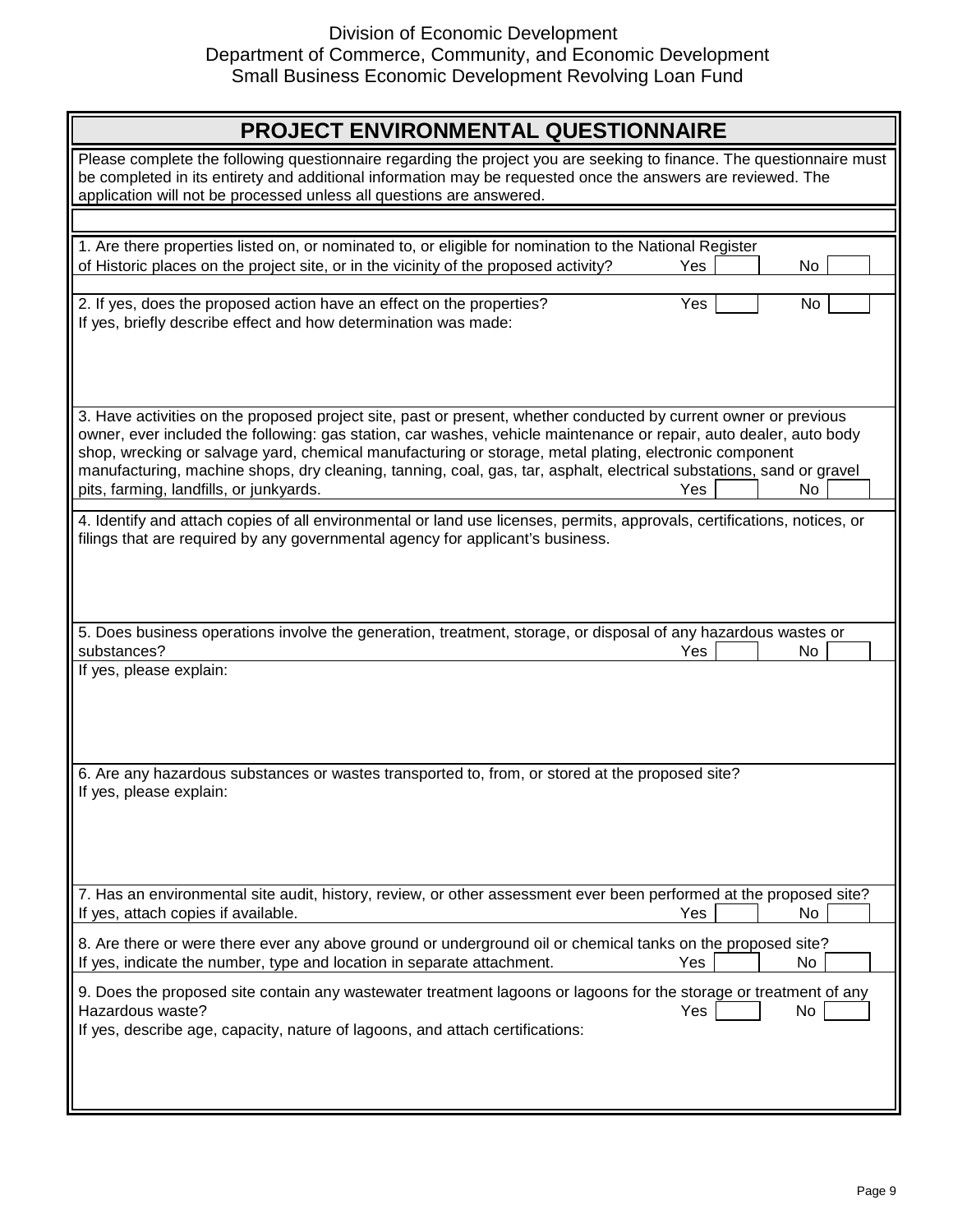| PROJECT ENVIRONMENTAL QUESTIONNAIRE                                                                                                                                                                                                                                                                         |           |  |  |  |
|-------------------------------------------------------------------------------------------------------------------------------------------------------------------------------------------------------------------------------------------------------------------------------------------------------------|-----------|--|--|--|
| Please complete the following questionnaire regarding the project you are seeking to finance. The questionnaire must<br>be completed in its entirety and additional information may be requested once the answers are reviewed. The<br>application will not be processed unless all questions are answered. |           |  |  |  |
|                                                                                                                                                                                                                                                                                                             |           |  |  |  |
| 10. Has there ever been a release or the potential for release of oil or any other hazardous wastes at the proposed<br>project site?<br>If yes, please identify locations, dates, and briefly explain:                                                                                                      | Yes<br>No |  |  |  |
| 11. Does the proposed project site contain any asbestos?<br>If yes, please identify the location:                                                                                                                                                                                                           | Yes<br>No |  |  |  |
| 12. Does the proposed project site contain, or is adjacent to any wetlands?<br>If yes, please identify locations:                                                                                                                                                                                           | Yes<br>No |  |  |  |
| 13. Will there be any air pollution or hazardous emissions into the atmosphere?<br>If yes, list type of emission and location:                                                                                                                                                                              | Yes<br>No |  |  |  |
| 14. Has the applicant or proposed project site ever been subject to any government enforcement or compliance<br>action or proceeding related to any environmental or land use laws or regulations?<br>If yes, please explain:                                                                               | Yes<br>No |  |  |  |
| 15. Is the applicant or guarantor aware of any environmental problems or potential environmental problems at any<br>Location involved in the project to be financed?<br>If yes, explain in detail:                                                                                                          | Yes<br>No |  |  |  |
| 16. Is the applicant aware of any significant environmental impact that might occur from the activities of the proposed<br>project?<br>If yes, please explain:                                                                                                                                              | Yes<br>No |  |  |  |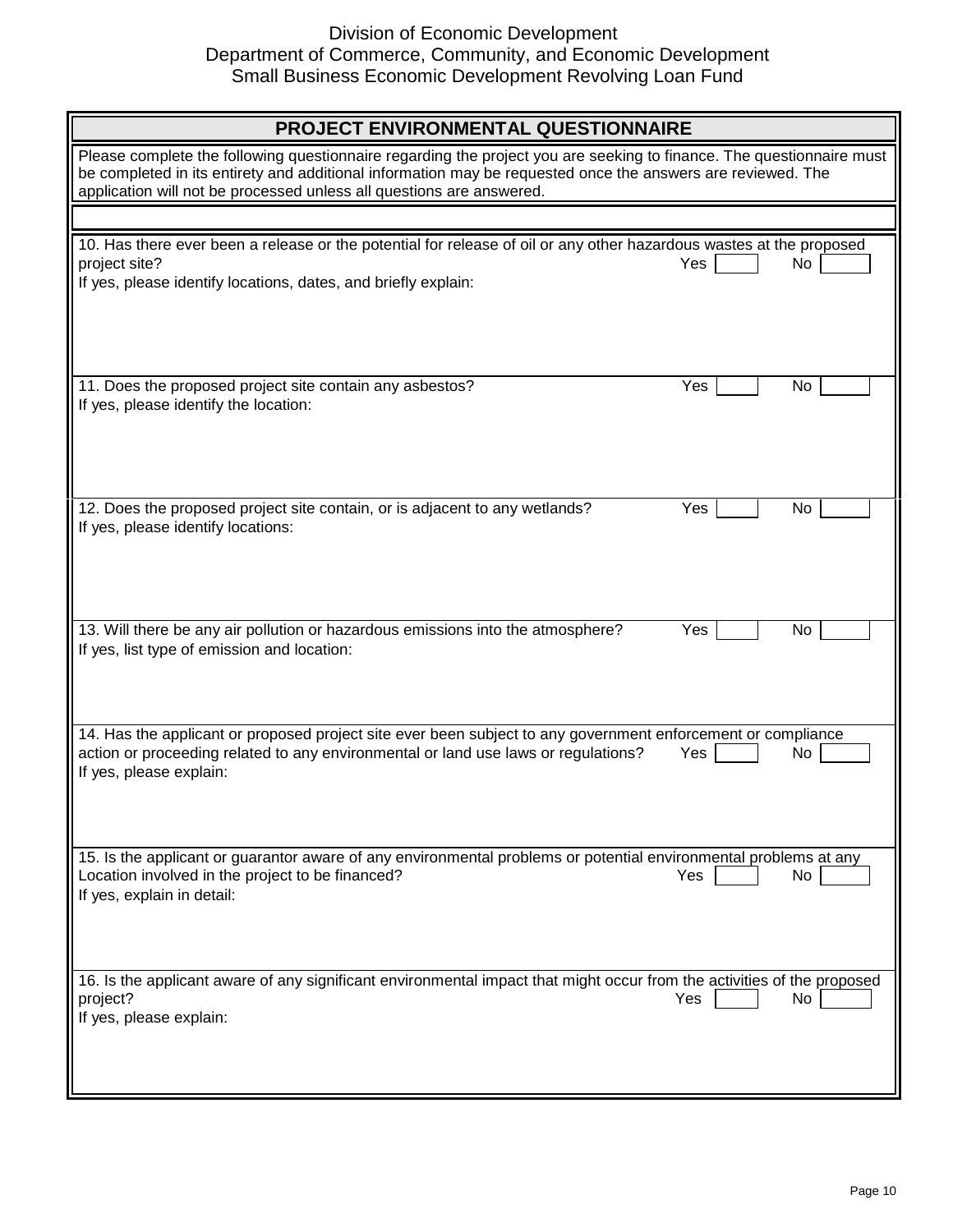| <b>PROJECT FUNDING SUMMARY</b>                                                                                                                                                                                                                                                                                                                                                           |                                                                                                                                           |  |                |  |
|------------------------------------------------------------------------------------------------------------------------------------------------------------------------------------------------------------------------------------------------------------------------------------------------------------------------------------------------------------------------------------------|-------------------------------------------------------------------------------------------------------------------------------------------|--|----------------|--|
| SOURCE OF FUNDS: List below the source of all funds that will be invested in the project for                                                                                                                                                                                                                                                                                             |                                                                                                                                           |  |                |  |
|                                                                                                                                                                                                                                                                                                                                                                                          | which you are requesting financing. The total will be the total project cost.                                                             |  |                |  |
|                                                                                                                                                                                                                                                                                                                                                                                          | Small Business Economic Loan<br>$\boldsymbol{\mathsf{S}}$                                                                                 |  |                |  |
|                                                                                                                                                                                                                                                                                                                                                                                          | $\boldsymbol{\mathsf{S}}$<br>Cash to be invested by applicant (cannot include monies invested prior<br>to submission of loan application) |  |                |  |
| Name of<br>Loan from<br>Bank:<br>Banks:                                                                                                                                                                                                                                                                                                                                                  |                                                                                                                                           |  | \$             |  |
|                                                                                                                                                                                                                                                                                                                                                                                          | Name of<br>Bank:                                                                                                                          |  | \$             |  |
| Loans from other<br>sources:                                                                                                                                                                                                                                                                                                                                                             | Name:                                                                                                                                     |  | $\mathfrak{S}$ |  |
|                                                                                                                                                                                                                                                                                                                                                                                          | Name:                                                                                                                                     |  | \$             |  |
| Grants:<br>(Describe)                                                                                                                                                                                                                                                                                                                                                                    |                                                                                                                                           |  | \$             |  |
|                                                                                                                                                                                                                                                                                                                                                                                          |                                                                                                                                           |  | \$             |  |
| Loans from other Government sources (Describe):                                                                                                                                                                                                                                                                                                                                          | \$                                                                                                                                        |  |                |  |
|                                                                                                                                                                                                                                                                                                                                                                                          |                                                                                                                                           |  | \$             |  |
| Other<br>(Describe):                                                                                                                                                                                                                                                                                                                                                                     |                                                                                                                                           |  | \$             |  |
| \$<br><b>Total Project Cost</b>                                                                                                                                                                                                                                                                                                                                                          |                                                                                                                                           |  |                |  |
| USE OF LOAN PROCEEDS: Describe below how the loan proceeds will be used. Attach copies<br>of earnest money agreements, contractor's bids, contracts, invoices or other documentation to<br>verify these uses. Total must equal loan amount requested. If your loan is approved, you will need<br>to provide documentation to verify the total project cost.                              |                                                                                                                                           |  |                |  |
| Use:                                                                                                                                                                                                                                                                                                                                                                                     |                                                                                                                                           |  | Amount         |  |
|                                                                                                                                                                                                                                                                                                                                                                                          |                                                                                                                                           |  | \$             |  |
|                                                                                                                                                                                                                                                                                                                                                                                          |                                                                                                                                           |  | ሖ<br>Φ         |  |
|                                                                                                                                                                                                                                                                                                                                                                                          |                                                                                                                                           |  | \$             |  |
| <b>Total Loan Requested</b>                                                                                                                                                                                                                                                                                                                                                              |                                                                                                                                           |  | \$             |  |
| USE OF FUNDS FROM OTHER SOURCES: Describe below how you will use funds from other<br>sources to complete your project. Attach copies of earnest money agreements, contractor's bids,<br>contracts, invoices or other documentation to verify these uses. The total of these funds and the<br>loan proceeds listed above must equal the Total Project Cost listed under sources of funds. |                                                                                                                                           |  |                |  |
| Use:                                                                                                                                                                                                                                                                                                                                                                                     |                                                                                                                                           |  | Amount         |  |
|                                                                                                                                                                                                                                                                                                                                                                                          |                                                                                                                                           |  | \$             |  |
|                                                                                                                                                                                                                                                                                                                                                                                          |                                                                                                                                           |  | \$             |  |
|                                                                                                                                                                                                                                                                                                                                                                                          |                                                                                                                                           |  | \$             |  |
|                                                                                                                                                                                                                                                                                                                                                                                          |                                                                                                                                           |  | \$             |  |
| \$<br><b>Total Use of Funds From Other Sources</b>                                                                                                                                                                                                                                                                                                                                       |                                                                                                                                           |  |                |  |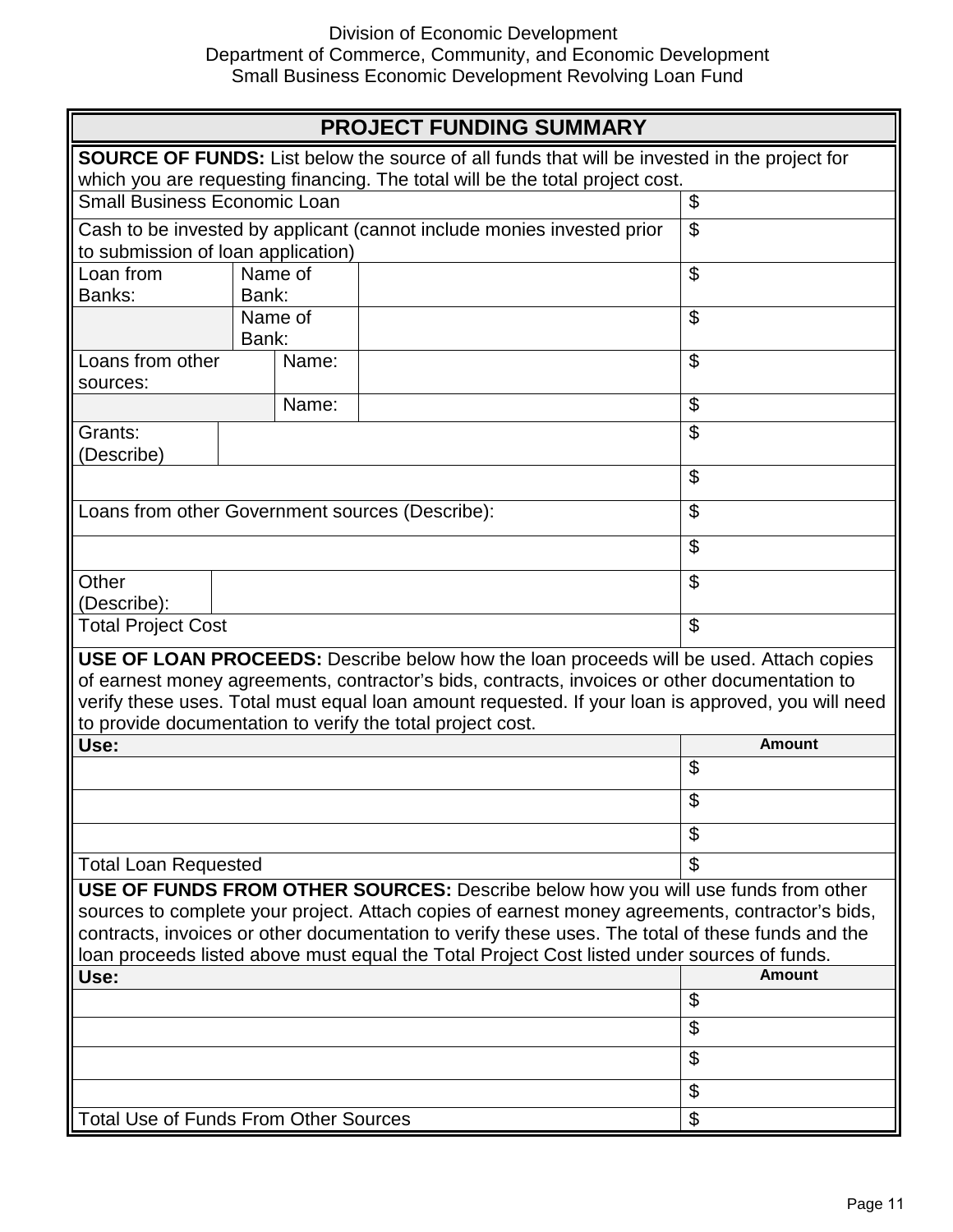

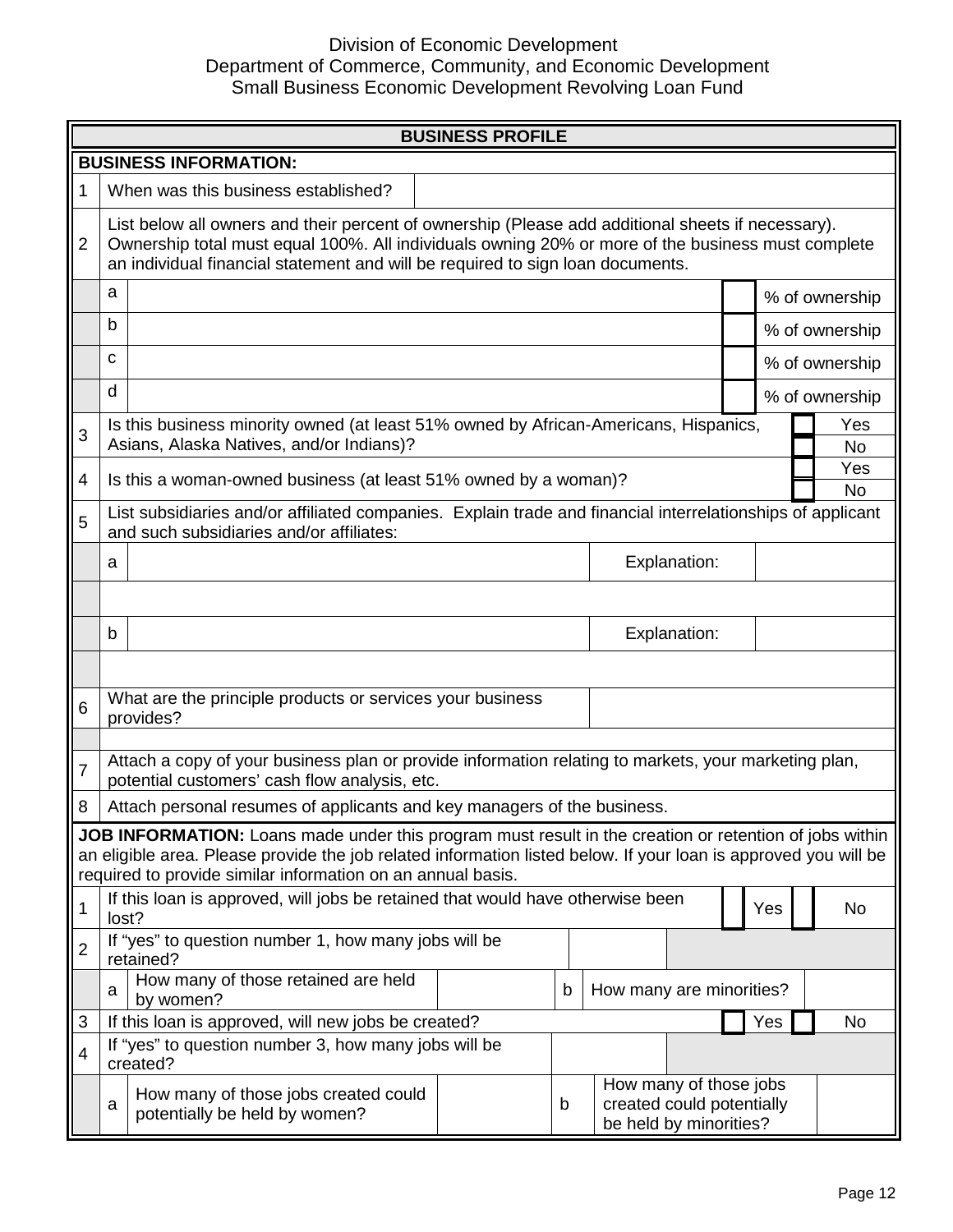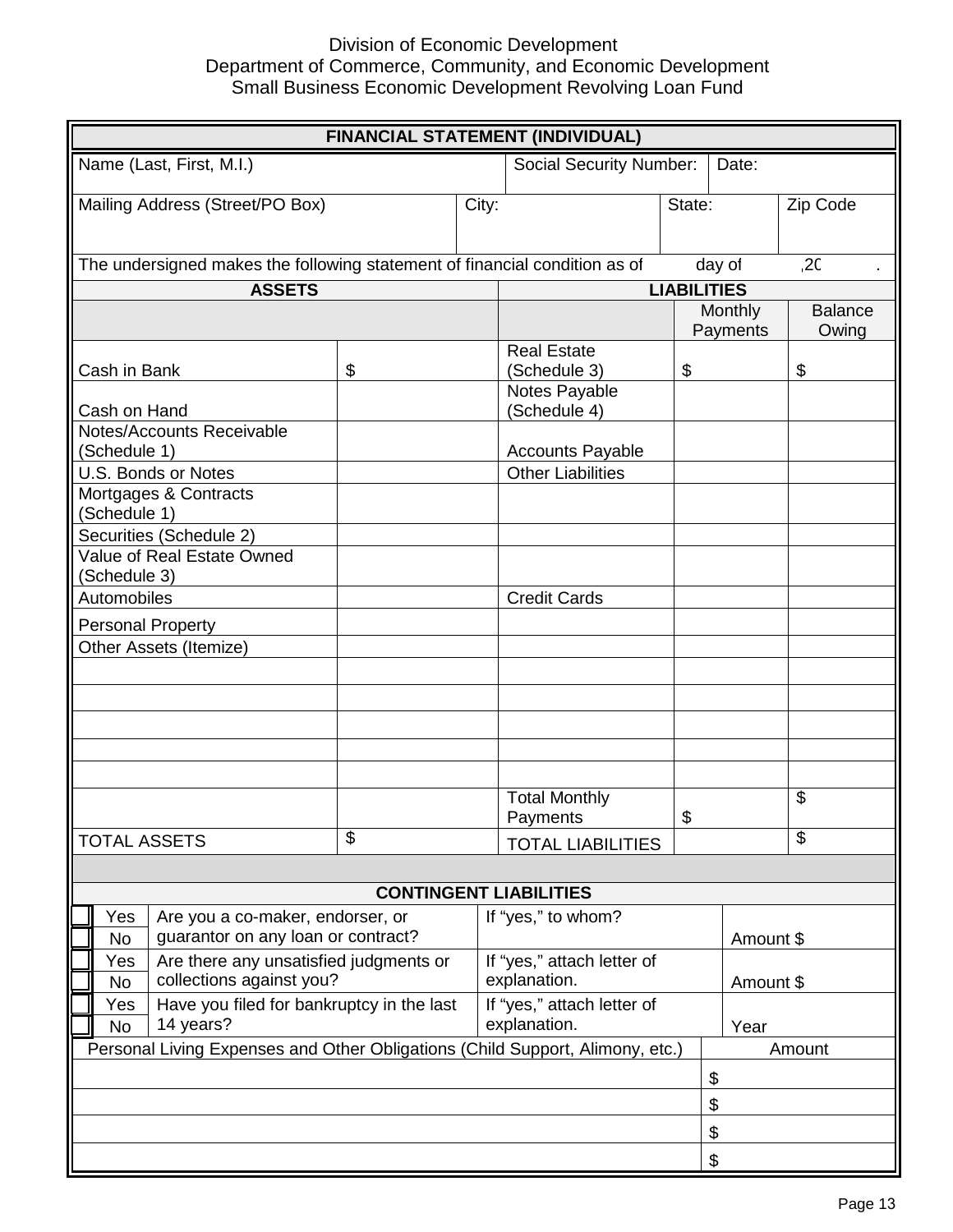# $\begin{array}{ccc} \square & \quad & \square \end{array}$

 $\begin{array}{ccc} \square & \square & \end{array}$ 

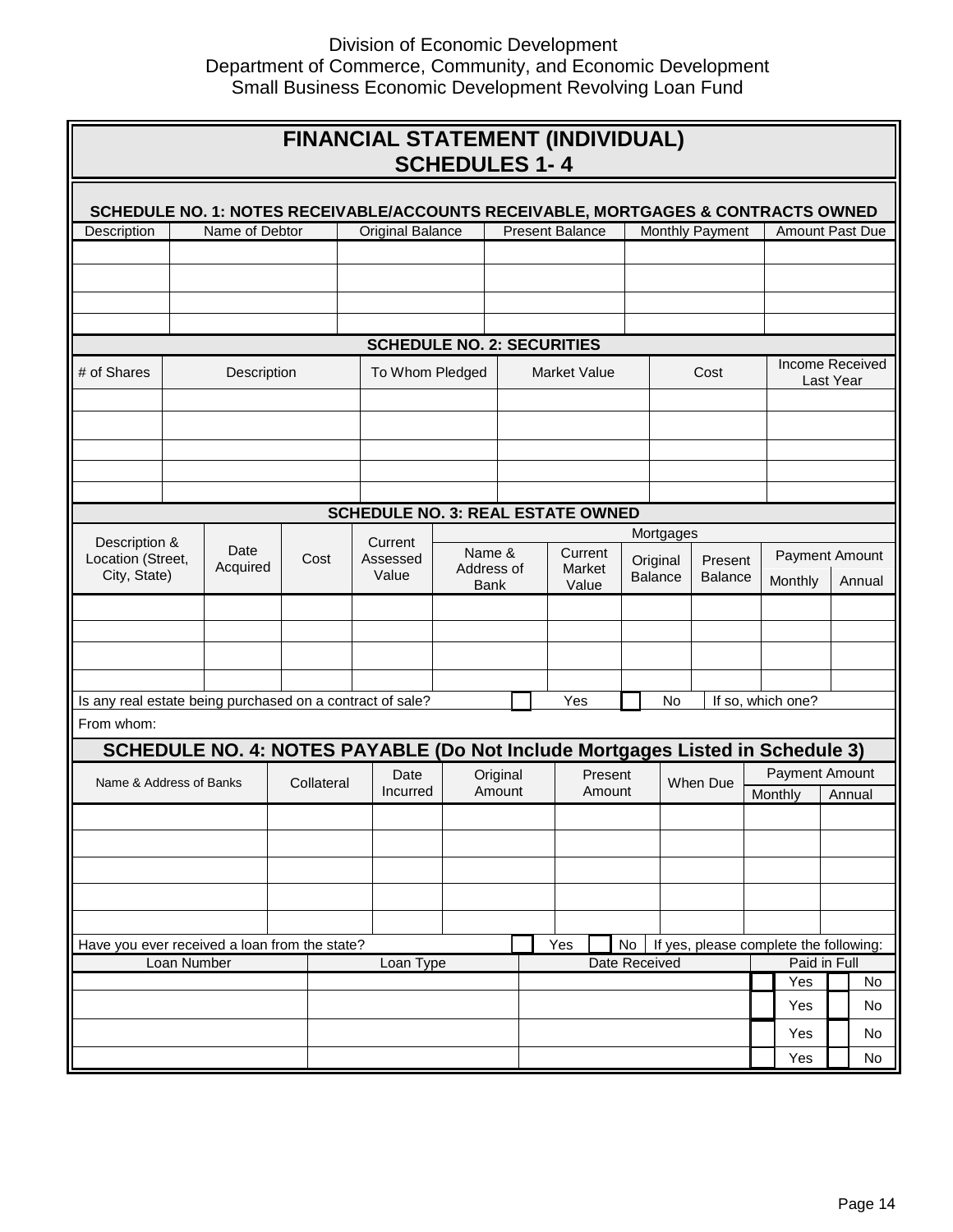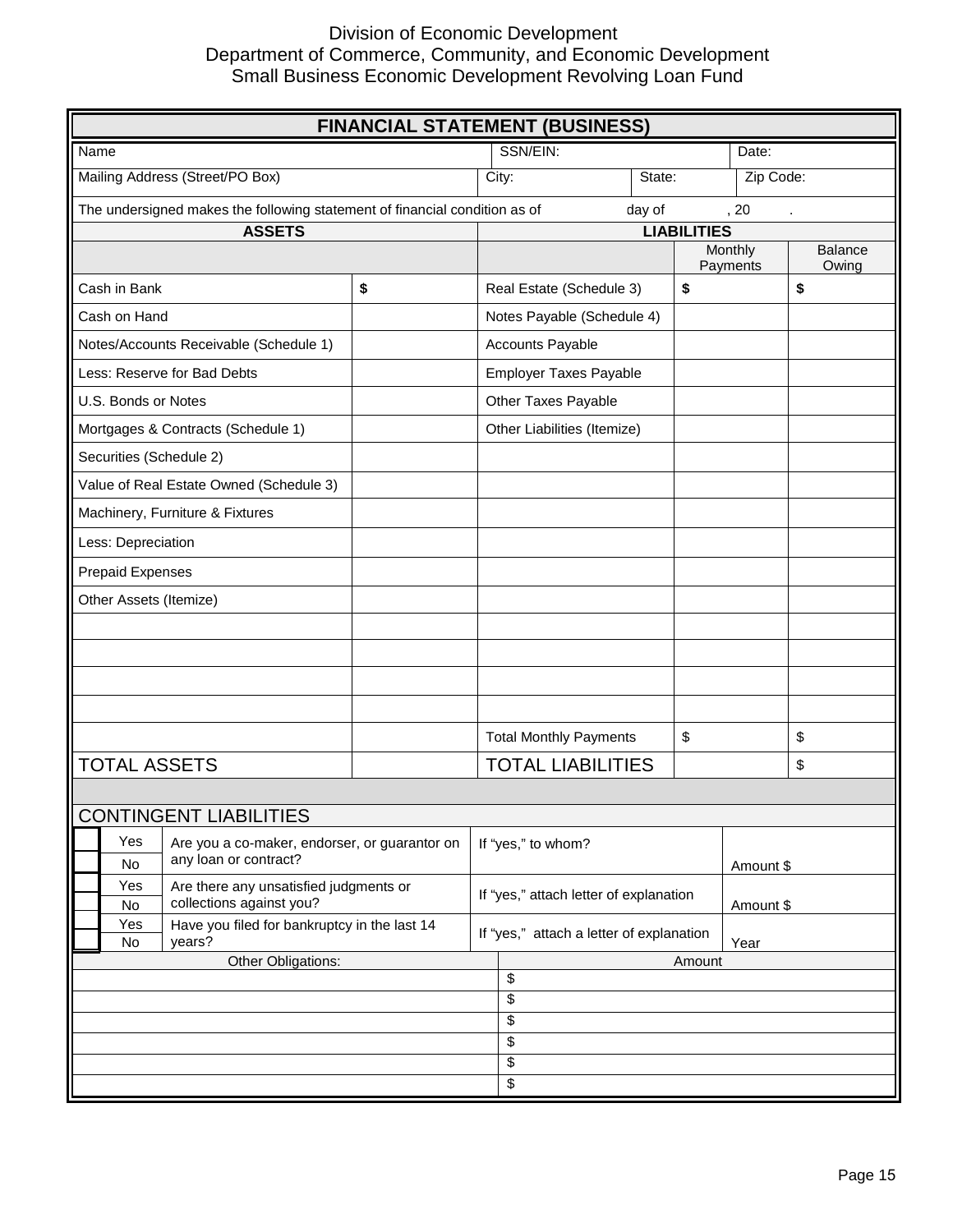$\begin{array}{ccc} \square & \square & \square \end{array}$